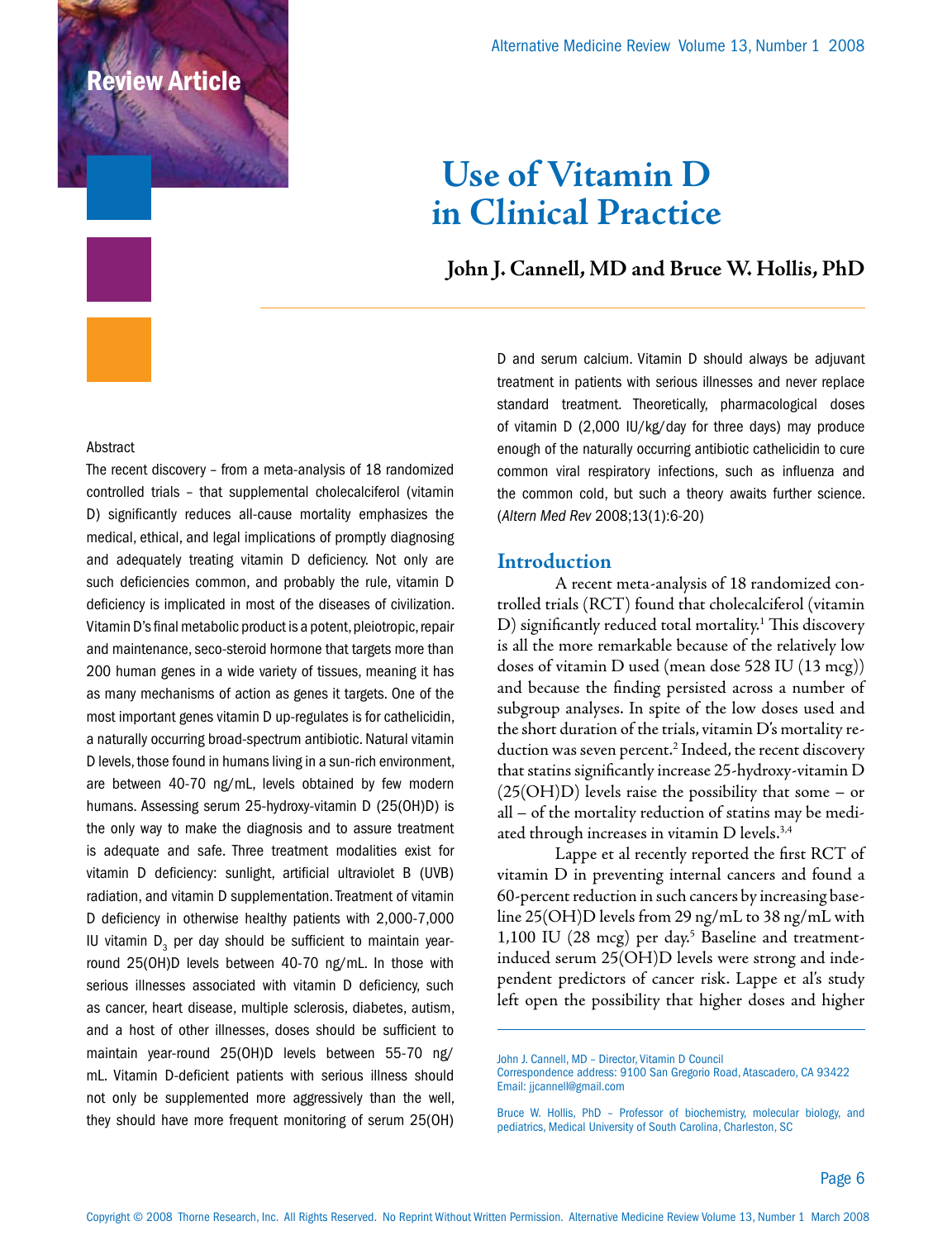treatment-induced 25(OH)D levels might prevent even more cancers. (Note that 25(OH)D levels are reported in the literature as either ng/mL or nmol/L; 1.0 ng/mL equals 2.5 nmol/L.)

Besides cancer, vitamin D deficiency is associated with cardiovascular disease, hypertension, stroke, diabetes, multiple sclerosis, rheumatoid arthritis, inflammatory bowel disease, osteoporosis, periodontal disease, macular degeneration, mental illness, propensity to fall, and chronic pain. $6-10$  A recent review presented considerable evidence that influenza epidemics, and perhaps even the common cold, are brought on by seasonal deficiencies in antimicrobial peptides (AMP), such as cathelicidin, secondary to seasonal deficiencies in vitamin  $D<sup>11</sup>$  Results of an RCT support the theory, finding 2,000 IU of vitamin D/day for one year virtually eliminated self-reported incidence of colds and influenza (Figure 1).<sup>12</sup> Even the current triple childhood epidemics of autism<sup>13</sup> (Figure 2), asthma,<sup>14</sup> and type 1 diabetes,15 all of which blossomed after sun-avoidance advice became widespread, might be the tragic and iatrogenic sequela of gestational or early childhood vitamin D deficiencies brought on by medical advice to avoid the sun.

Claims that vitamin D may help prevent such a wide variety of diseases seem incredible until one realizes vitamin D is not a vitamin; rather, it is the only known substrate for a potent, pleiotropic, repair and maintenance, seco-steroid hormone with a single endocrine function, but multiple autocrine functions. Previously, many practitioners thought vitamin D's activity was principally its endocrine function – the regulation of serum calcium – and was thus mainly involved in bone metabolism. Indeed, the classic endocrine function of vitamin D begins when the kidney hydroxylates 25(OH)D into  $1,25({\rm OH})_2{\rm D}$ , which then acts, both directly and indirectly, to maintain serum calcium.

However, in the last ten years, it has become clear the vitamin D steroid hormone system includes more than the classic endocrine pathway used to preserve calcium economy.<sup>16</sup> The enzyme that further hydroxylates 25(OH)D to 1,25(OH) $_{2}$ D (activated vitamin D, the steroid hormone) is present in a wide variety of human tissues other than kidney.  $1,\!25\mathrm{(OH)}_{2}\mathrm{D}$ is autonomously made in tissues and directly affects numerous cells via its autocrine, and presumed paracrine, functions.17 Most organs show evidence of end organ responsiveness to  $1,\!25\mathrm{(OH)}_{2}\mathrm{D}.^{18}$  Like all steroid

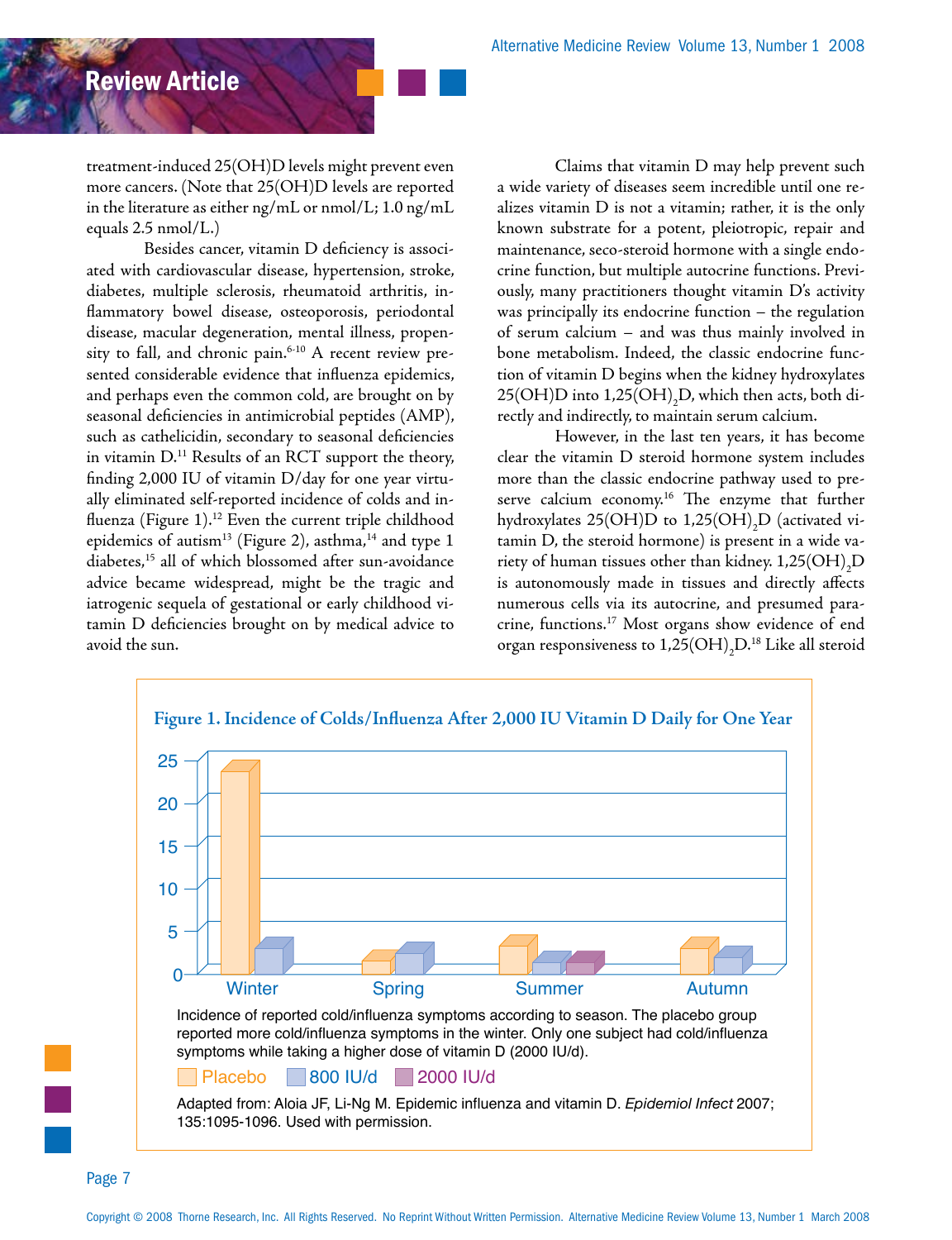

hormones,  $1,\!25({\rm OH})_2{\rm D}$  acts as a molecular switch, activating more than 200 target genes, thereby regulating gene expression. Thus, locally produced  $1,25 \text{(OH)}_{2}\text{D}$ exists in most tissues of the body, is under autonomous autocrine control, and has as many mechanisms of action as genes it targets. This explains why the same substance may have a role in preventing cancer, influenza, autism, asthma, multiple sclerosis, and cardiovascular disease, not just curing rickets and osteomalacia (Figure 3).

Such claims leave practitioners with understandable skepticism and multiple questions. Is vitamin D a cure-all? When should I recommend vitamin D? How much should I prescribe? What form of vitamin D should I use? How much do children need? How much do pregnant or breastfeeding women need? Is it appropriate to use higher doses of vitamin D as adjuvant treatment for any of the above diseases? How do I interpret vitamin D blood tests and which tests should I order? What is the risk of toxicity?

Another way to ask many of these questions is, "What is an ideal 25(OH)D level?" Levels needed to optimize intestinal calcium absorption  $(34 \text{ ng/mL})^{19}$ are lower than those needed to optimize neuromuscular performance (38 ng/mL).<sup>20</sup> Recent pooled meta-analyses estimate 25(OH)D levels of 52 ng/mL are needed to effect a 50-percent reduction in the incidence of breast cancer.<sup>21</sup> Although some experts believe the lower limit of adequate  $25(OH)D$  levels is in the low  $30s,^{22,23}$  others recommend a lower limit of 40 ng/mL;<sup>24,25</sup> there is certainly no scientific consensus.

Ideal levels are unknown but are probably close to levels present when the human genome evolved in sub-equatorial Africa. Natural levels, such as those found at the end of summer in 30 young men who spent the summer working outdoors, were around 50  $ng/mL;^{26}$  however, these levels are obtained by only a small fraction of people.<sup>27</sup> Furthermore, despite such summertime levels, at the end of winter 25(OH)D

Vitamin D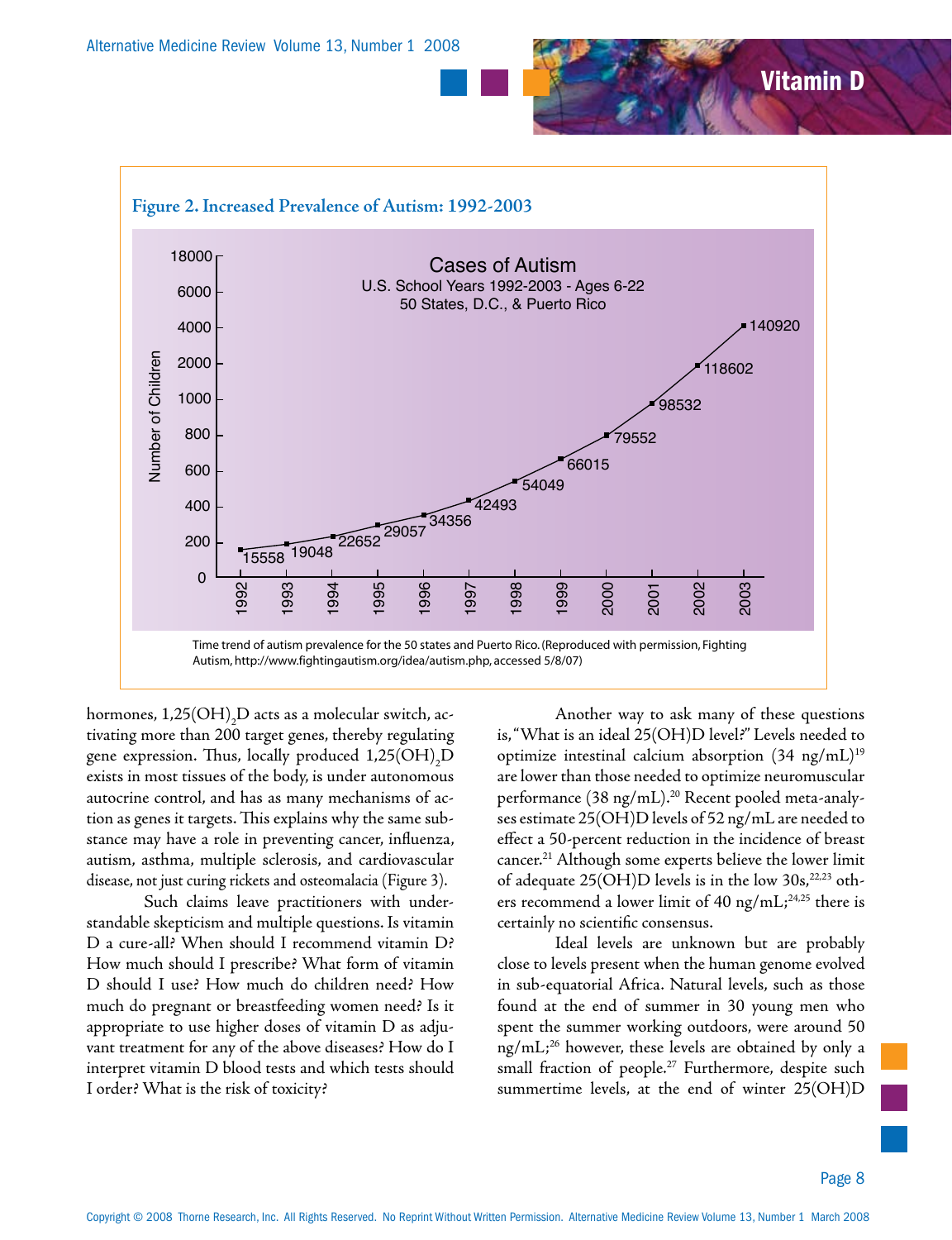

levels in 50 percent of these men dropped to less than 30 ng/mL, indicating a sun-induced level of 50 ng/mL at the end of summer is inadequate to maintain such a level during wintertime.

Another way to ask the "ideal 25(OH)D" question involves understanding vitamin D's unique pharmacokinetics. Unlike any other steroid hormone system, the substrate concentrations for the liver production of 25(OH)D are absolutely rate limiting. This means the liver enzymes that initially hydroxylate vitamin D to form 25(OH)D and the enzyme in tissue that generates  $1,25(OH)_2 D$  operate below their Michaelis-Menten constants throughout the full range of modern human substrate concentrations; i.e., the reactions follow firstorder mass action kinetics.28 The more vitamin D that is ingested, the more is converted into 25(OH)D, and the more is converted into  $1,\!25\mathrm{(OH)}_2\mathrm{D}$  in the tissues. The reaction appears to be uncontrolled; an aberrant, totally unique, and potentially dangerous situation for a steroid hormone system. Imagine, for example, if cortisol, testosterone, progesterone, or estradiol levels were entirely dependent on the intake of their substrate, cholesterol.

Hollis et al recently explained this conundrum and concluded very few humans obtain enough vitamin D even if they take several thousand units per day.29 Hollis et al studied the pharmacokinetics of the parent compound, vitamin D, and its first metabolic product, 25(OH)D, in two groups; Hawaiians with significant sun exposure and lactating women receiving 6,400 IU of supplemental vitamin D per day. They found 25(OH)D levels had to exceed a minimum of 40 ng/ mL, and often 50 ng/mL, to begin to detect the parent compound in the blood and begin to normalize the kinetics of 25(OH)D production. In other words, when  $25(OH)D$  levels > 40 ng/mL were achieved, the parent compound began to be detectable in the blood, the reactions became saturable and controlled (like other steroid hormone systems), and thus levels above 40 ng/mL appear to represent the lower limit of "normal" 25(OH) D levels.

This implies virtually everyone has a chronic 25(OH)D substrate deficiency, at least in the winter, and the absence of the parent vitamin D compound (cholecalciferol) in the blood means all available vitamin D is used for metabolic needs and none of it is stored.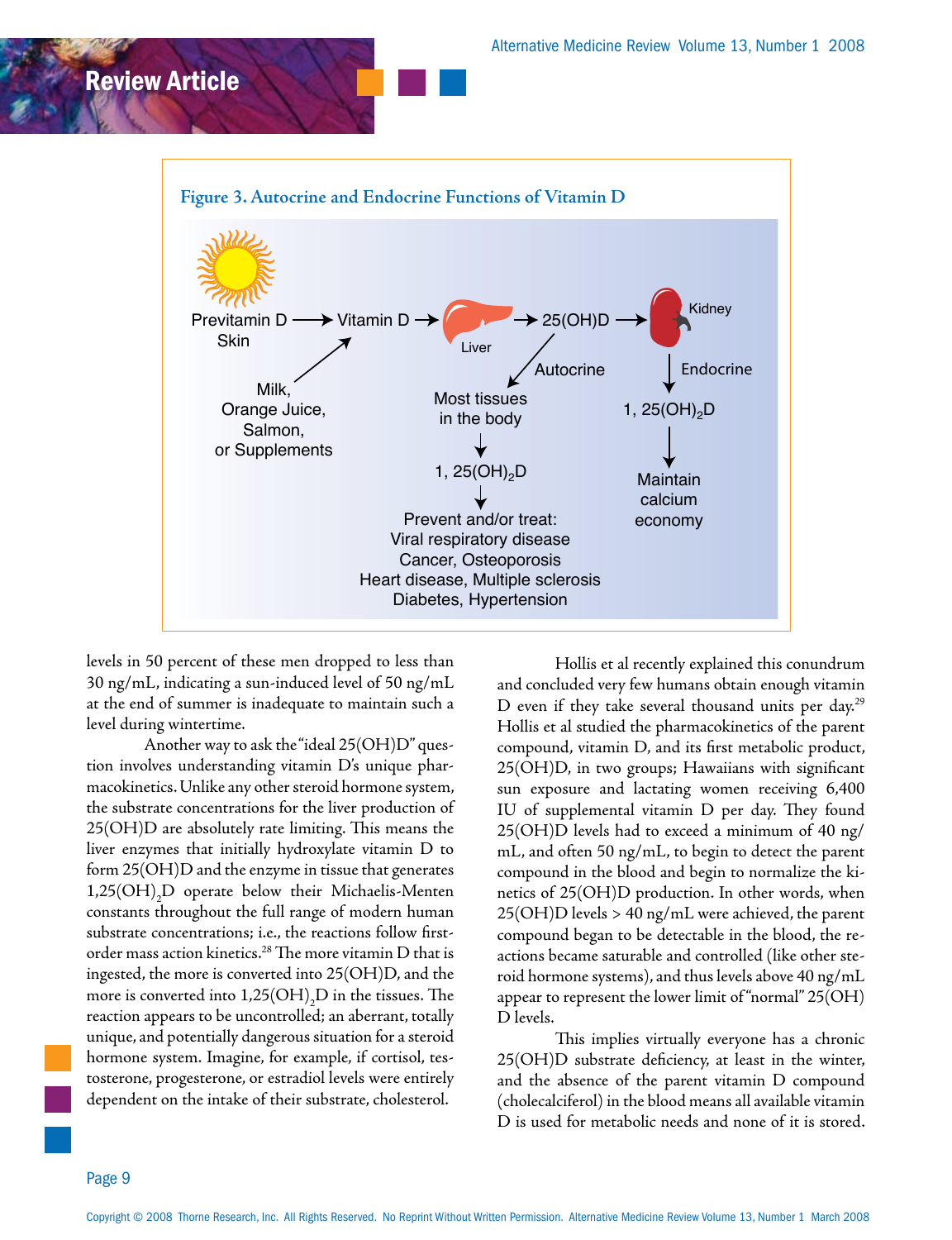

Because of this, most individuals have chronic substrate starvation, functional vitamin D deficiency, and thus, perhaps, higher risk for the "diseases of civilization."

The ideal 25(OH)D level continues to be debated in scientific circles and consensus awaits further science. However, do we wait for science to complete its work with highly seasonal 25(OH)D levels (Figure 4) that reflect sunlight deprivation, levels where vitamin D steroid pharmacokinetics are aberrant, or is it safer to wait with levels normally achieved by humans in a sunrich environment, levels where vitamin D's kinetics are normalized (>40 ng/mL)?

Once a practitioner is comfortable with ideal 25(OH)D levels being above 40 ng/mL, the answers to the questions posed above become fairly simple. Healthy humans should be supplemented with enough vitamin D or exposed to enough ultraviolet B (UVB) radiation to achieve natural 25(OH)D levels (40-70 ng/mL) year-round, whether they are infants, children, pregnant women, lactating women, healthy young adults, or the elderly.

What role vitamin D has in treating – rather than preventing – disease is largely unknown, but given vitamin D's genetic mechanism of action, it may have a significant role. For example, vitamin D reduces cellular proliferation, induces differentiation, induces apoptosis, and prevents angioneogenesis, each a laudable goal in cancer treatment. A simple risk-versus-benefit analysis suggests patients with a potentially fatal cancer (see below) may think it wise to maintain 25(OH)D levels in the high end of natural ranges (55-70 ng/mL), ranges that assure vitamin D's kinetics are normalized. While the RCTs needed to clarify vitamin D's role in the treatment of disease are being conducted, a strong case already exists for adequately diagnosing and aggressively treating vitamin D deficiency.<sup>22,25,30</sup>

Vitamin D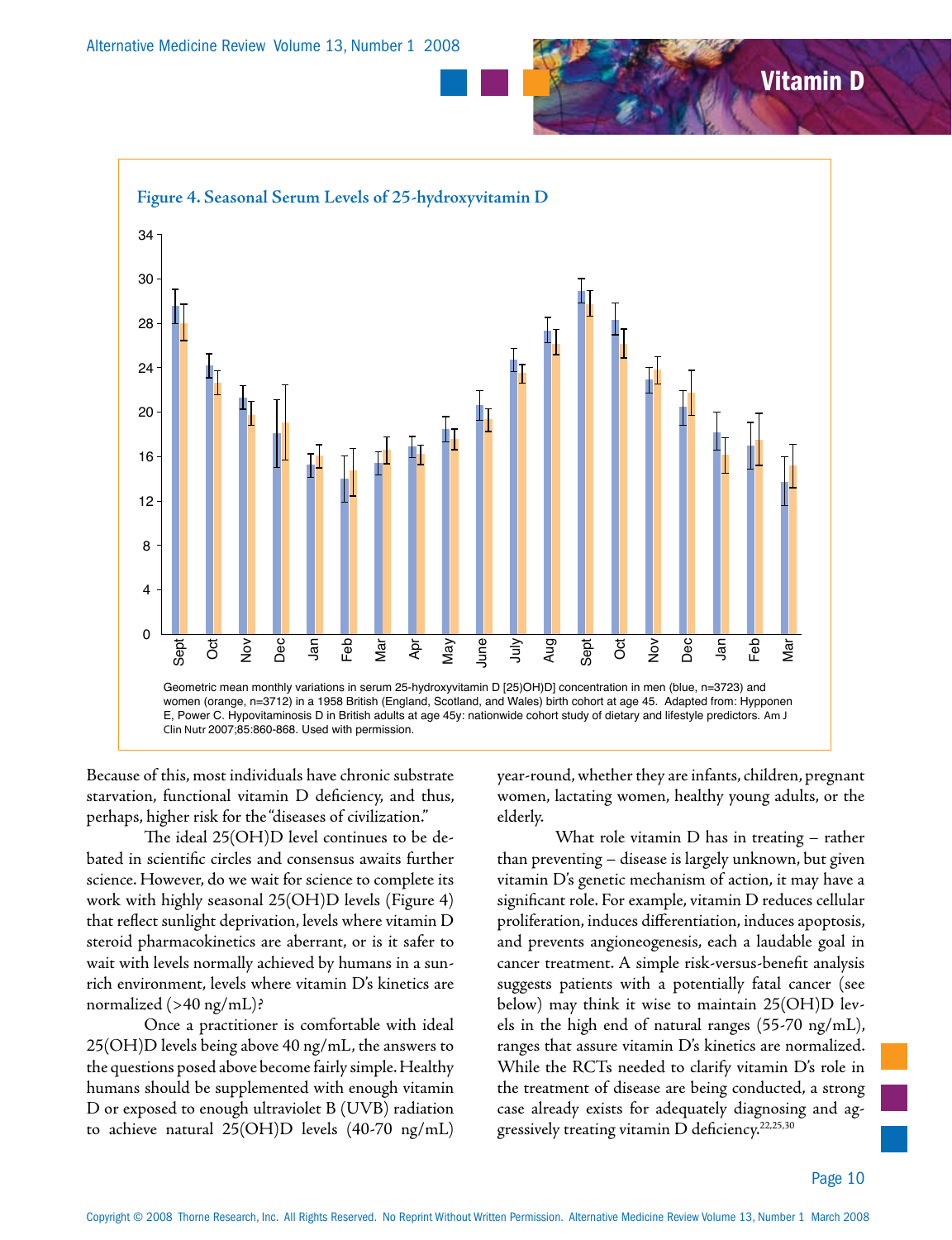### **Incidence of Vitamin D Deficiency**

Adult vitamin D deficiency is the rule rather than the exception in industrialized nations.<sup>31-33</sup> A high number of otherwise healthy children and adolescents are also vitamin D deficient.<sup>34,35</sup> Rickets, a disease of the industrial revolution, is being diagnosed more frequently,<sup>36</sup> especially in breast-fed infants.<sup>37</sup> Alarmingly, given mounting animal data that gestational vitamin D deficiency causes subtle but irreversible brain damage in mammalian offspring,<sup>38,39</sup> severe deficiencies are common in newborn infants and pregnant women, especially African-Americans.<sup>40</sup> A population-based study of 2,972 U.S. women of childbearing age found 42 percent of African-American women had 25(OH)D levels below 15 ng/mL, and 12 percent had levels below 10  $n\text{g/mL}$ .<sup>41</sup>

Furthermore, the definition of vitamin D deficiency changes almost yearly as research shows the low end of ideal 25(OH)D ranges are higher than were previously thought. The aforementioned prevalence studies used outdated reference values for low-end 25(OH) D ranges and therefore underestimate the incidence of vitamin D deficiency. Obviously, the higher the low end of the 25(OH)D cutoff point, the higher the percentage of the population defined as deficient. Only 10 percent of the subjects in any of the above studies had 25(OH) D levels  $> 40$  ng/mL.

### **Vitamin D Metabolism and Physiology**

Perhaps because the term "vitamin D" contains the word "vitamin," most people wrongly assume they can obtain adequate amounts by eating a healthy diet. The natural diets most humans consume, however, contain minimal vitamin D, unless those diets are rich in wild-caught fatty fish, sun-dried Shitake mushrooms, or wild reindeer meat. Small amounts of vitamin D are contained in fortified foods, such as fortified milk, some orange juices, and cereals, but such sources are minor contributors to vitamin D stores. Traditionally, the human vitamin D system began in the skin, not in the mouth.

Vitamin D normally enters the circulation after UVB from sunlight strikes 7-dehydro-cholesterol in the skin, converting it to vitamin  $\mathrm{D}_{\mathfrak{z}}$  or cholecalciferol (vitamin D). When taken by mouth, the body metabolizes vitamin D similarly to that generated in the skin. No

matter how it arrives in the circulation, the liver readily hydroxylates vitamin D to 25(OH)D, the circulating form of vitamin D. Hundreds of tissues in the body use 25(OH)D as a substrate to make the end-product, 1,25(OH)<sub>2</sub>D, known as activated vitamin D, a pleiotropic seco-steroid. If enough 25(OH)D substrate is available, multiple tissues are free to autonomously produce and locally regulate the amount of steroid needed for any particular disease state.

The skin's manufacture of vitamin D is extraordinarily rapid and remarkably robust; production after only a few minutes of sunlight easily exceeds dietary sources by an order of magnitude. Incidental sun exposure, not dietary intake, is the principal source of vitamin D stores and is a function of skin surface area exposed.42,43 For example, when fair-skinned people sunbathe in the summer (one, full-body, minimal erythemal dose of UVB), they produce about 20,000 IU of vitamin  $D$  in 30 minutes, $44$  the equivalent of drinking 200 glasses of milk (100 IU/8 oz. glass) or taking 50 standard multivitamins (400 IU/tablet) to obtain the same amount orally.

The fact that 20,000 IU vitamin D can be produced in the skin in 30 minutes of sun exposure, combined with vitamin D's basic genomic mechanism of action, raises profound questions. Why did nature develop a system that delivers huge quantities of a steroid precursor after only brief periods of sun exposure? Would natural selection evolve such a system if the remarkably high input that system achieved were unimportant? As humans evolved in a sun-rich environment (sub-equatorial Africa), is modern sunlight deprivation – and the resultant routinely low levels of this repairand-maintenance steroid in tissues – a possible common cause of the diseases of civilization?

### **Factors Affecting Vitamin D Levels**

Factors that can affect UVB exposure, and thus the skin's production of vitamin D, include latitude, season of the year, time of day, air pollution, cloud cover, melanin content of the skin, use of sunblock, age, and the extent of clothing covering the body. When the sun is low on the horizon, ozone, clouds, and particulate air pollution deflect UVB radiation away from the earth's surface. Therefore, cutaneous vitamin D production is effectively absent early and late in the day and for the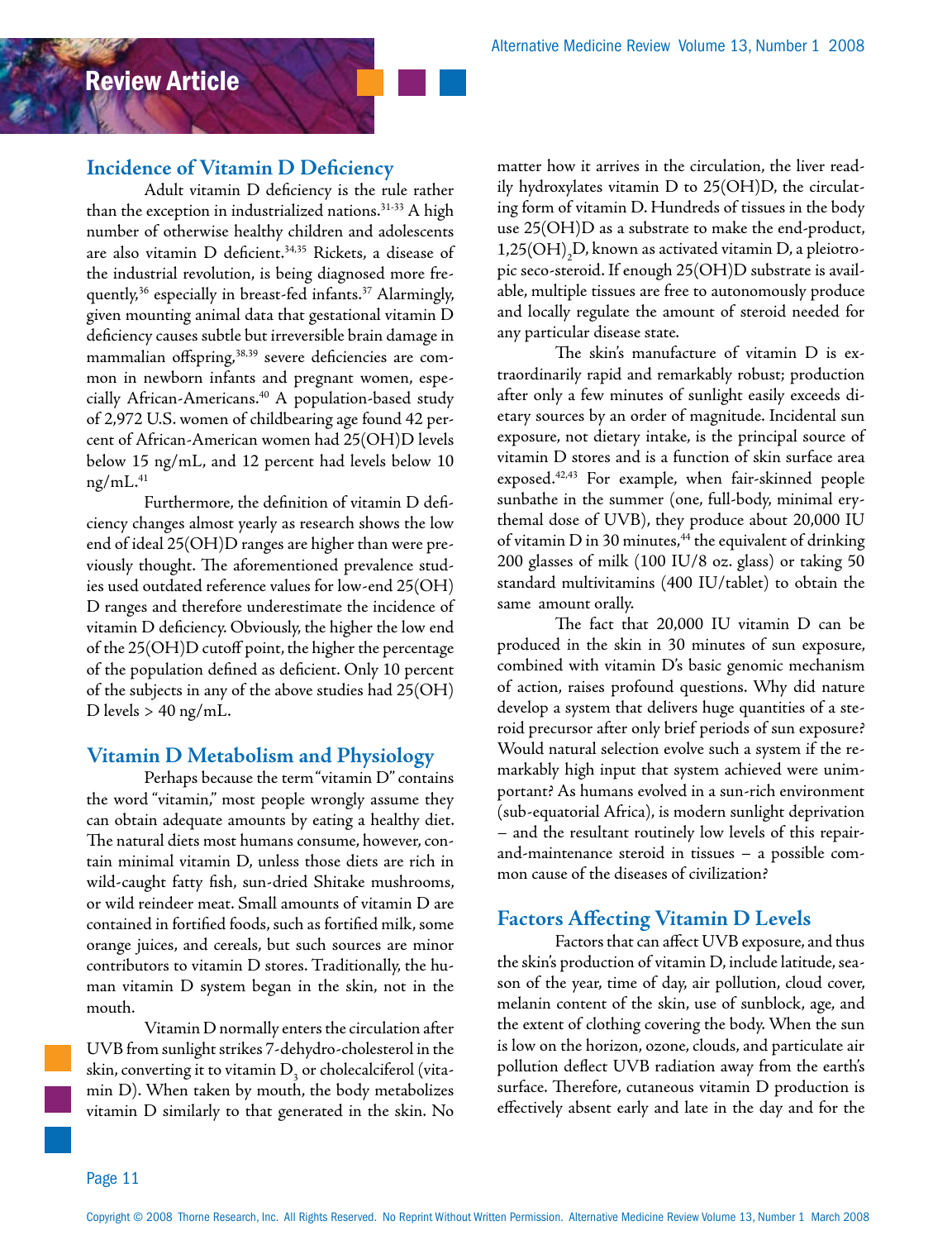

entire day during several wintertime months at latitudes above 35 degrees, and impaired anytime the skies are polluted or cloudy.

Thus, vitamin D deficiency is more common the further poleward the population. For example, Boston, Massachusetts (latitude 42 degrees), has a fourmonth "vitamin D winter" centered around the winter solstice, when insufficient UVB penetrates the atmosphere to trigger skin production. This becomes an even longer period when the fall and late winter months are included, when sufficient UVB only penetrates around solar noon. In northern Europe and Canada, the "vitamin D winter" can extend for six months. Furthermore, properly applied sunblock, common window glass in homes and cars, and clothing all effectively block UVB radiation – even in the summer. Those who avoid sunlight – at any latitude – are at risk of vitamin D deficiency any time of the year. For example, a surprisingly high incidence of vitamin D deficiency exists in Miami, Florida, despite its sunny weather and subtropical latitude.45

African-Americans, the elderly, and the obese face added risk. Because melanin in the skin acts as an effective and ever-present sunscreen, dark-skinned people need much longer UVB exposure times to generate the same 25(OH)D stores as fair-skinned individuals.46 The elderly make much less vitamin D than 20-yearolds after exposure to the same amount of sunlight.<sup>47</sup> Body fat absorbs vitamin D, thus obesity is a major risk factor for deficiency, with obese African-Americans at an even higher risk.<sup>48</sup> Anyone who works indoors, lives at higher latitudes, wears excessive clothing, regularly uses sunblock, is dark-skinned, obese, aged, or who consciously avoids the sun is at high risk for vitamin D deficiency.

### **Diagnosis of Vitamin D Deficiency**

In the absence of a metabolic bone disease such as rickets, osteomalacia, or osteoporosis, most practitioners assume vitamin D deficiency is asymptomatic, although that may be changing. Complaints endemic to every practitioner's office, such as muscular weakness, a feeling of heaviness in the legs, chronic musculoskeletal pain, fatigue, or easy tiring may be symptoms of vitamin D deficiency.49 Such complaints are extremely common, difficult to treat, and easy to dismiss, but they may indicate symptomatic vitamin D deficiency.

Physical examination is usually unremarkable but may reveal undue pain on sternal or tibial pressure if deficiency is severe. The vast majority of cases appear normal on exam, although frequent infections, autoimmune illness, diabetes, cancer, heart disease, major depression, and a host of other "diseases of civilization" may be warning signs that deficiency has been present for many years.<sup>22,25</sup>

The aged may be wheelchair-bound secondary to vitamin D deficiency-induced myopathy, yet they typically recover mobility after treatment.<sup>50</sup> The recent strong association of low mood and cognitive impairment in the aged with vitamin  $D$  deficiency<sup>51</sup> suggests depressed mood and/or impaired cognition may be presenting symptoms. A blinded intervention trial found 4,000 IU vitamin D per day improved the mood of endocrinology outpatients,<sup>52</sup> but there are no interventional studies of its effects on cognition.

Even without physical signs or symptoms, the physician should screen those at risk. Obtaining and properly interpreting a serum 25(OH)D level is the only way to make the diagnosis. A 25(OH)D level should be obtained at least twice yearly on any patient at risk, once in the early spring for the nadir and once in the late summer for a peak level.<sup>53</sup> We recommend 25(OH)D levels be kept above 40 ng/mL year-round (Figure 5).

It is crucial to remember that serum  $1,25(OH)_{2}D$  levels play no role in diagnosing vitamin D deficiency. The kidney tightly controls serum  $1,25(OH)_{2}D$  levels, which are often normal or even elevated in vitamin D deficiency. Therefore, a patient with normal or high  $1,\!25({\rm OH})_2{\rm D}$  serum levels but low 25(OH)D levels is vitamin D deficient despite high serum levels of the active hormone. Practitioners who rely on serum  $1.25({\rm OH})_2{\rm D}$  levels to make the diagnosis of vitamin D deficiency will routinely miss it. $^{25}$ 

### **Treatment of Vitamin D Deficiency**

Three options exist for treatment of vitamin D deficiency: sunlight, artificial UVB light, and vitamin D supplements. An exposure of 10-15 minutes of fullbody summer noon-day sun or artificial UVB radiation (such as tanning beds) will input more than 10,000 IU of vitamin D into the systemic circulation of most lightskinned adults. One or two such exposures per week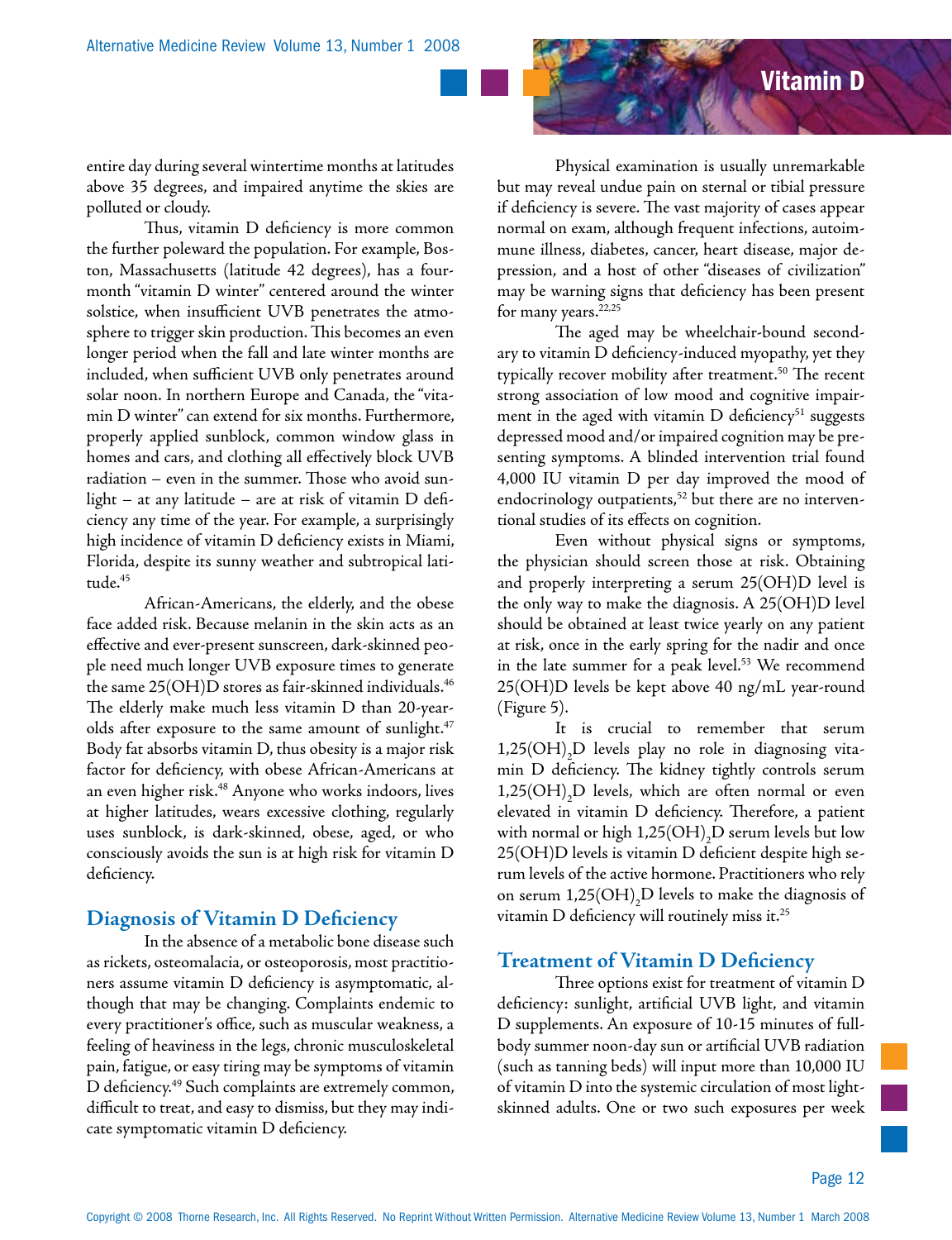



should maintain 25(OH)D levels in an ideal range, but adequacy should be assured by 25(OH)D blood levels. Those who choose UVB light for vitamin D repletion, from either sunlight or artificial sources, should avoid sunburn, which is associated with malignant melanoma. Furthermore, they should understand that regular UV exposure ages the skin and increases the risk of nonmelanoma skin cancers.

The treatment of choice for vitamin D deficiency is vitamin D, cholecalciferol, also known as vitamin  $\mathrm{D}_{\mathfrak{z}^\star}$  Oral vitamin  $\mathrm{D}$  treatment is more challenging than treatment with UVB light for several reasons. First, unexpectedly high doses of vitamin D are usually needed to achieve adequate serum 25(OH)D levels. One of the problems with vitamin D terminology is the archaic method used to express dose, international units or IU. One thousand IU of vitamin D sounds like a lot; in fact, it is only .025 mg or 25 micrograms; i.e., one mcg is 40 IU. Second, the amount of vitamin D needed varies with body weight, body fat, age, skin color, season, latitude, and sunning habits. Third, unlike sun exposure, toxicity is possible with oral supplementation – although it is extraordinarily rare.

Cholecalciferol is available over-the-counter and via the Internet in 400, 1,000, 2,000 and (recently) 5,000, 10,000, and 50,000 IU capsules. Supplementation with 1,000 IU per day will usually result in about a 10-ng/mL elevation of serum 25(OH)D when given over 3-4 months. Therefore, a normal weight, healthy adult with an initial level of 10 ng/mL would generally require about 2,000 IU per day to achieve a level of 30 ng/mL in the absence of cutaneous UVB exposure. However, its kinetics are not linear; 1,000 IU per day will substantially raise low baseline levels but a similar dose will not increase higher baseline levels by a similar increment (that is, 2,000 IU per day may not raise 30 ng/mL to 50 ng/mL). In the absence of significant UVB exposure, input from diet and supplements of approximately 1,000 IU (25 mcg) per day for every 15 kg of body weight may be needed; i.e., an obese 150-kg adult may require up to 10,000 IU per day to achieve a 25(OH)D level of 50 ng/mL. Patients with serious diseases may need more if the metabolic clearance of 25(OH)D is increased (see below).

The only prescription vitamin D preparation available in the United States is the vitamin D analogue ergocalciferol (vitamin  $\mathrm{D}_2$ ), available as 50,000 IU (1.25 mg) capsules. However, ergocalciferol is not human vitamin D, it may be a weaker agonist, it is not normally present in humans, and its consumption results in metabolic by-products not normally found in humans.<sup>54</sup> It is also less effective than cholecalciferol in raising 25(OH) D levels.<sup>55,56</sup>

Recently, 50,000 IU capsules of vitamin  $D<sub>3</sub>$ became available in retail outlets. Grey at al treated 21 vitamin D-deficient patients with 50,000 IU cholecalciferol weekly for four weeks, then 50,000 IU monthly for one year.<sup>57</sup> Blood levels rose from a mean of 11 ng/ mL at baseline to 30 ng/mL at six months and to 31 ng/ mL at one year, indicating monthly doses of 50,000 IU of vitamin  $D_3$  do not achieve natural 25(OH)D levels and such levels do not continue to rise after six months of such treatment. If such intermittent high doses of cholecalciferol are used, maintenance requirements are probably 50,000 IU every 1-2 weeks in most adults, although such supplementation studies have not been done.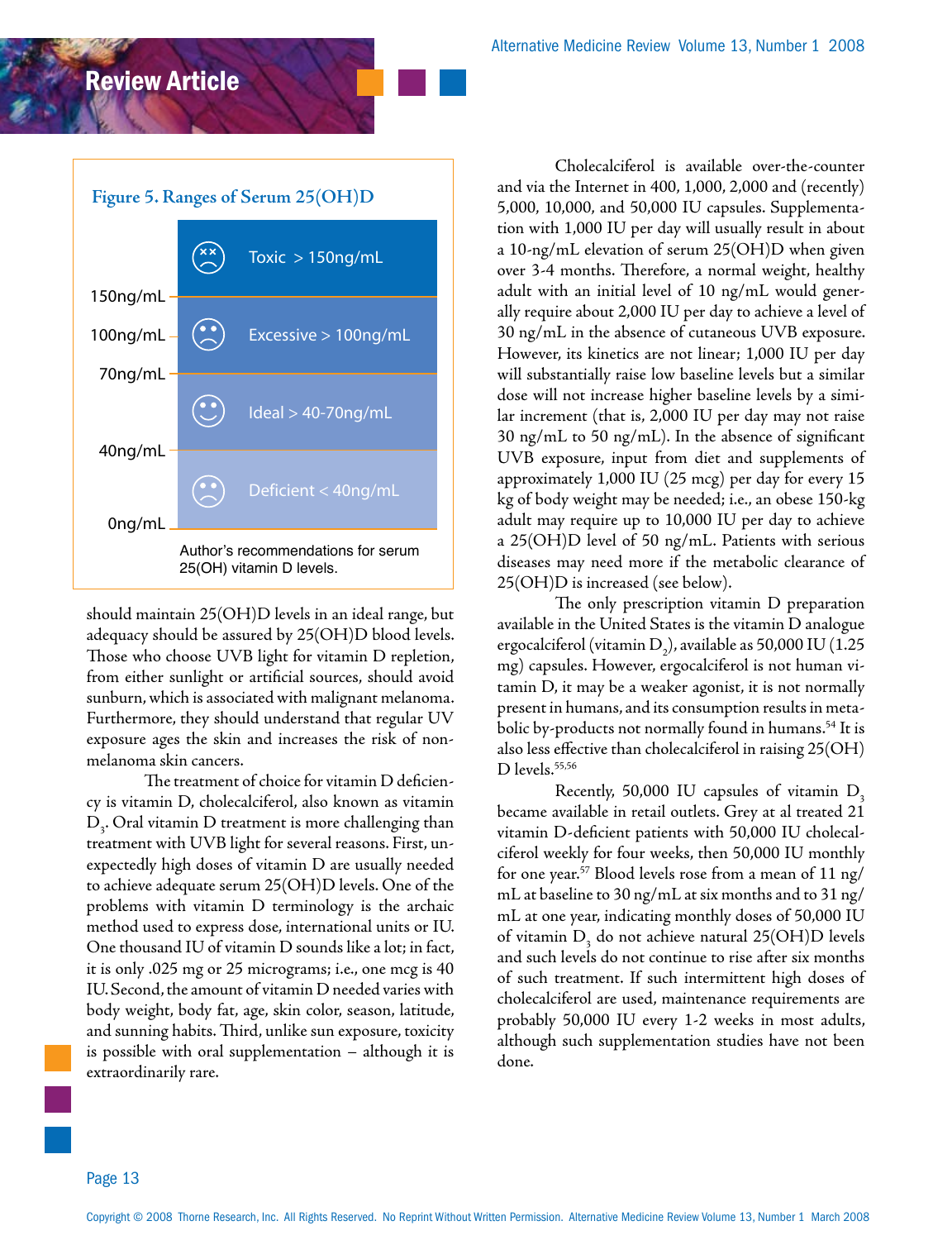

Cod liver oil contains a variable amount of vitamin D, but usually contains high amounts of vitamin A. Consumption of pre-formed retinols, even in amounts consumed in multivitamins, may be causing low-grade, but widespread, bone toxicity.<sup>58</sup> Vitamin A antagonizes the action of vitamin  $D<sub>59</sub>$  and high retinol intake thwarts vitamin D's protective effect on distal colorectal adenoma.<sup>60</sup> The authors do not recommend cod liver oil.

Neither the regular consumption of officially recommended amounts of vitamin D (e.g., 400 IU in a multivitamin), nor the regular consumption of vitamin D fortified foods (e.g., 100 IU per 8 oz. glass of milk), effectively prevent vitamin D deficiency.<sup>61,62</sup> Furthermore, 2,000 IU/day for one year failed to achieve a 32 ng/mL target 25(OH)D concentration in 40 percent of 104 African-American women studied.<sup>63</sup> The administration of 4,000 IU/day for more than six months to middle-age Canadian endocrinology outpatients resulted in average 25(OH)D levels of 44 ng/mL and produced no side effects other than improved mood.<sup>52</sup> Heaney estimates 3,000 IU/day is required to assure that 97 percent of Americans obtain levels greater than 35 ng/mL.23 Healthy adult men utilize up to 5,000 IU of vitamin D per day, if it is available.<sup>64</sup>

In general, the more a patient weighs, the more vitamin D will be required, and large amounts of body fat further increase requirements. Not only are baseline 25(OH)D levels lower in the obese, the obese require higher doses of oral supplements or UV radiation than lean individuals in order to obtain the same increases in  $25(OH)D$  blood levels.<sup>65</sup> Fat malabsorption syndromes may increase oral requirements or necessitate the use of ultraviolet radiation. Advancing age impairs the skin's ability to make vitamin D, so older persons generally need higher supplemental doses than younger ones. Therefore, dark-skinned, large, obese, or older patients often require higher maintenance doses than fairskinned, small, thin, or younger ones. Loading doses of 50,000 IU (1.25 mg) of cholecalciferol per day for a week, or at the most two, are safe to use before beginning maintenance therapy.

Cytochrome P-450 enzymes are responsible for both the initial metabolism and subsequent catabolism of vitamin D. Therefore, drugs dependent on cytochrome P-450 enzymes – and there are many – may affect vitamin D metabolism. What clinically relevant interactions these substances – including cardiac drugs, erythromycins, psychotropics, and even grapefruit juice – have on the metabolism of vitamin D is an area awaiting further research. Of the research done on drug/vitamin D interactions, anticonvulsants, corticosteroids, cimetidine, anti-tuberculosis agents, theophylline, and orlistat may lower 25(OH)D levels, while thiazide diuretics and statins increase 25(OH)D levels.<sup>66,67</sup> Patients on medications of any kind should have frequent testing of 25(OH)D levels when being treated with doses above 2,000 IU per day.

The authors recommend parents supplement breast-fed infants with at least 800 IU of vitamin D daily, while formula fed infants need 400 IU per day. Infants and toddlers may be at extremely high risk of deficiency during weaning. Around 12-18 months, many stop drinking vitamin D-fortified infant formula and begin consuming unfortified juices, which – interestingly – is also the time many autistic children rapidly deteriorate. Toddlers and young children who do not get regular sun exposure should take 1,000-2,000 IU daily year-round, depending on body weight, keeping in mind that current Food and Nutrition Board recommendations state doses up to 2,000 IU per day are safe for children over the age of one. In the summer, children who spend time in the sun without wearing sunblock will need little or none. Parents can easily open 1,000 IU capsules containing powdered vitamin D and dissolve the contents in juice or food for easy delivery to children and infants.

Vitamin D deficiency in pregnancy is an ongoing epidemic,<sup>68</sup> and animal evidence continues to accumulate that maternal vitamin D deficiency permanently injures fetal brains.<sup>38,39,69</sup> Pregnant women - or women thinking of becoming pregnant – should have 25(OH)D levels checked every three months and be adequately treated, often with 5,000 IU or more per day, as outlined above.<sup>70</sup> Lactating women require even more, up to 7,000 IU per day, to assure breast milk is a rich source of vitamin D.<sup>71</sup> Infants being breast fed by supplementing mothers will not require additional supplementation, but will require adequate supplementation during and after weaning.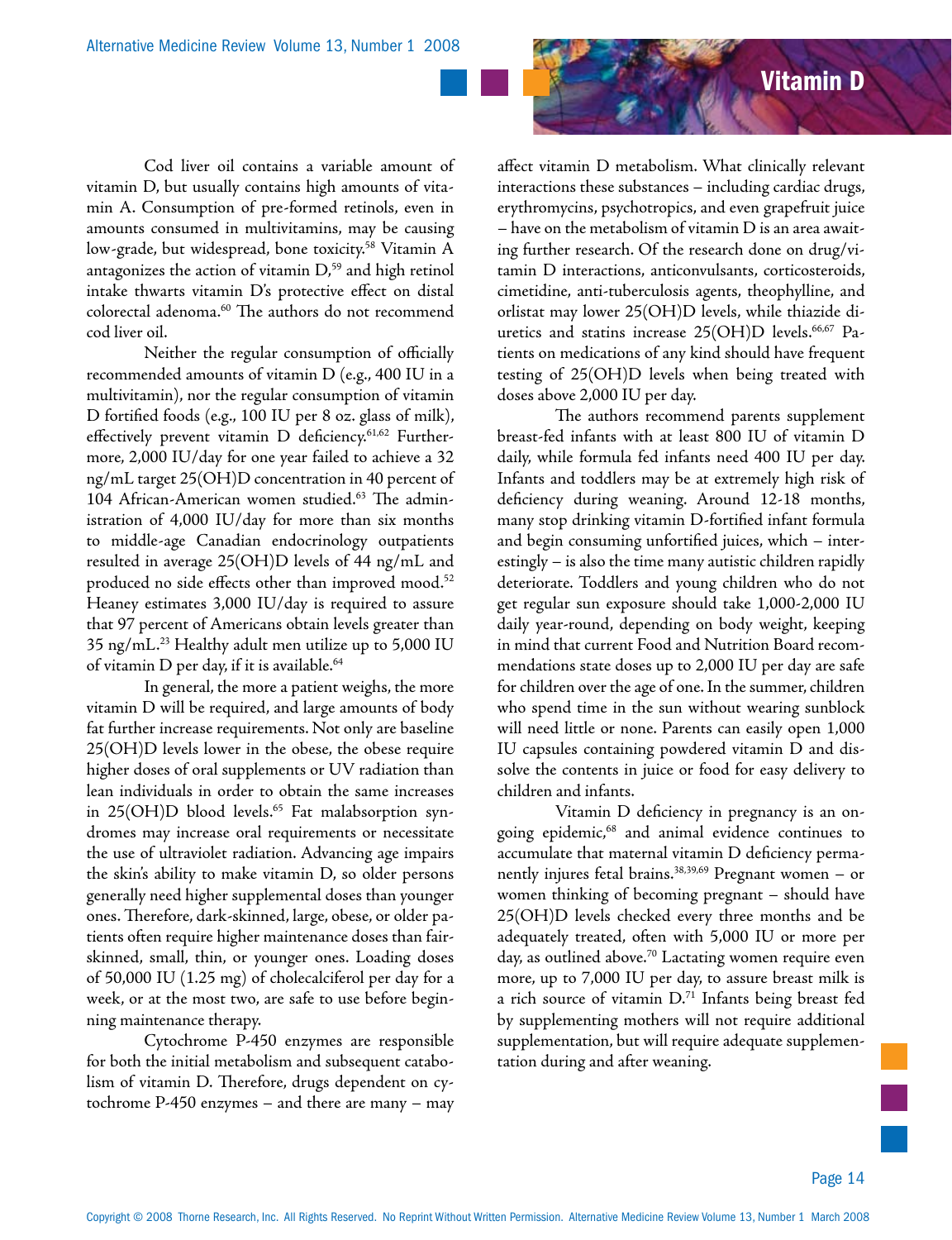### **Treatment of Disease**

By far the most common reason to treat with vitamin D is osteoporosis, but the dose needed remains controversial because the lowest effective dose (800 IU/ day) is known, but the ideal dose is not.<sup>72</sup> Currently, virtually all of the evidence that vitamin D is an effective adjuvant for the treatment of other serious medical conditions is anecdotal, implied by epidemiological studies, from open trials, or inferred from vitamin D's mechanism of action. For example, there is an anecdotal report that pharmacological doses of vitamin D are effective in treating – not just preventing – viral respiratory infections.73 Doses of 2,000 IU/kg body weight for three days (200,000 IU per day for three days for a 100-kg adult) may seem excessive to those unfamiliar with vitamin D's pharmacology and toxicity. In fact, such doses are common in many parts of the world simply to prevent or treat vitamin D deficiency.

For example, single injections of 600,000 IU (15 mg) vitamin D raised 25(OH)D levels from 2 ng/ mL to 22 ng/mL at two weeks and to 27 ng/mL at six weeks in 10 elderly subjects, with no evidence of toxicity.74 Indeed, a single injection of 600,000 IU of vitamin D is not only safe; such doses were recently recommended in the autumn for the elderly, simply to prevent wintertime vitamin D deficiency.<sup>75</sup> Likewise, there was no evidence of toxicity in young men taking 50,000 IU of vitamin D per day for six weeks (although such a dose would become toxic if taken over a longer period).<sup>76</sup> In 32 severely vitamin D-deficient elderly patients, 50,000 IU/day for 10 days showed no evidence of toxicity and only raised 25(OH)D levels by an average of 5 ng/mL three months after administration. In no patient did levels increase more than  $11$  ng/mL at three months.<sup>77</sup>

Treatment of colds and influenza with pharmacological doses of vitamin D may only be the tip of the infectious disease iceberg. As Aloia and Li-Ng have pointed out, $12$  it is intriguing that vitamin D-sensitive antimicrobial peptides (AMP) inhibit the HIV virus and there is evidence that vitamin D plays a role in HIV.78 Invasive pneumococcal disease, meningococcal disease, and group A streptococcal disease are more common when vitamin D levels are lowest (winter)<sup>79-81</sup> and all three bacteria are sensitive to AMP,82-84 raising the possibility that pharmacological doses of vitamin D would be an effective adjuvant treatment. In fact, the dramatically increased production of AMPs by vitamin D and the broad spectrum of action of AMP make it reasonable to hypothesize that pharmacological doses of vitamin D are effective adjuvants in treating a large number of infections.

In a recent report, 12 patients in active phases of multiple sclerosis were treated with progressively increasing weekly doses of vitamin  $\mathrm{D}_{_{3}}$  (the equivalent of starting with 4,000 IU per day and increasing to 40,000 IU per day) and calcium.<sup>85</sup> Mean serum concentrations of 25(OH)D initially were 31 ng/mL and rose to a mean of 154 ng/mL at the end of 28 weeks, with no abnormalities in serum or urine calcium detected in the 12 subjects. The number of MS lesions per patient on brain scan decreased from an initial mean of 1.75 at the beginning to a mean of  $0.83$  (p=0.03) at the end of the study. However, doses of 40,000 IU per day may cause toxicity if given for longer periods; certainly, such doses flirt with toxicity. Doses of 10,000 IU per day may well have achieved the same result without the risk of toxicity.

Both epidemiological evidence and vitamin D's mechanism of action suggest it may have a treatment effect in early cancer. For example, a study of recurrencefree survival in early-stage, non-small-cell lung cancer patients found those with the highest vitamin D input had double the five-year recurrence-free survival and much better overall survival than those with the lowest.<sup>86</sup> This strongly implies a vitamin D treatment effect, i.e., untreated vitamin D deficiency in non-small-cell lung cancer patients is a risk factor for early death.

Season of diagnosis has a survival effect on numerous cancers; i.e., cancer patients live longer if the diagnosis is made in the summer rather than the winter.87,88 Although no one has proven vitamin D causes this summer-season treatment effect, vitamin D's anticancer mechanism of action is basic to all cancers. Thus, it is reasonable to hypothesize a general cancer treatment effect, at least in cancer's early stages, when aberrant cells are more likely to retain both the vitamin D receptor and the enzyme needed to activate vitamin D.

Practitioners who treat type-2 diabetic or hypertensive patients with physiological doses of vitamin D should be prepared for the possibility of either hypoglycemia or hypotension, especially after several months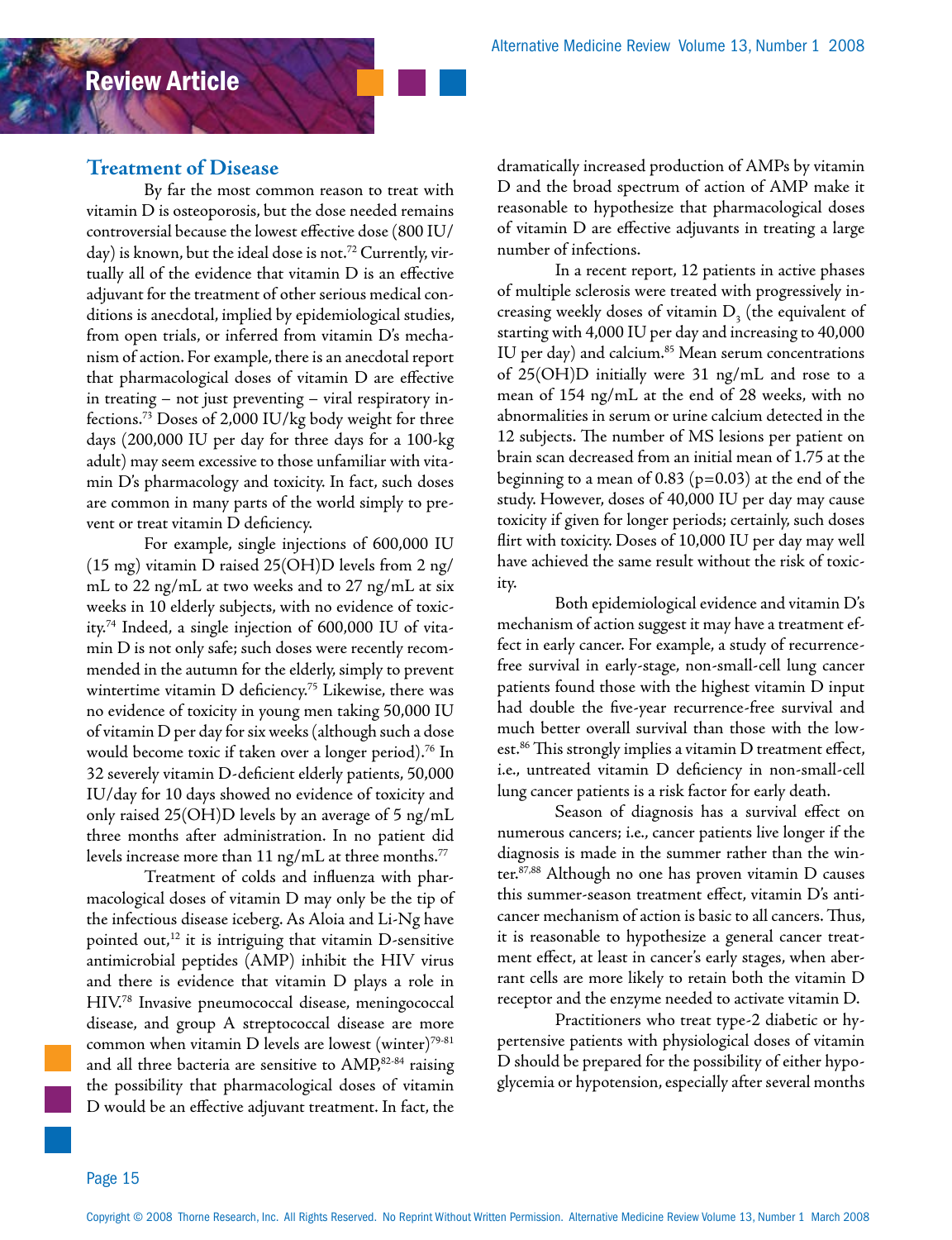

of treatment. Theoretically, such doses of vitamin D should eventually lower both blood sugar and blood pressure, although blood sugars may worsen for several weeks after initiation or increase of vitamin D. Should either hypoglycemia or hypotension occur, the diabetic and/or hypertensive medication should be lowered, not the vitamin D.

Although modern science knows little or nothing about the metabolic clearance of vitamin D in different disease states, it is reasonable to predict that vitamin D is cleared more rapidly in some disease states. For example, patients with diabetes, HIV, or cancer may rapidly use 25(OH)D as substrate to make large amounts of 1,25(OH) $_{\textrm{\scriptsize{2}}}$ D to fight their disease. Therefore, a patient with cancer may require significantly higher doses of vitamin D to maintain 25(OH)D levels of 55-70 ng/ mL than a healthy adult of similar weight and body fat. Practitioners should supplement such patients (assuming they are not hypercalcemic) to high natural levels, even if it means taking 10,000 IU or more per day. Frequent monitoring of 25(OH)D and calcium levels should guide dosing in patients with cancer and other serious illnesses, and such treatment should be adjunctive and never take the place of standard treatment.

The authors believe that those who claim the lack of RCTs showing vitamin D's effectiveness as adjuvant cancer treatment means it should never be so used miss an important point. For example, recent studies show a high incidence of vitamin D deficiency in patients undergoing treatment for cancer.<sup>89</sup> Even at the end of summer, 48 percent of cancer patients in Boston had levels less than 20 ng/mL. $89$  In another study, 72 percent of 60 cancer patients had 25(OH)D levels less than 30 ng/mL, and virtually none had natural levels. $^{90}$ A 1998 study of inpatients at Massachusetts General Hospital found 57 percent had 25(OH)D levels less than 15 ng/mL. $91$ 

Thus, the question should not be, "Should cancer (or multiple sclerosis, septic, cardiac, HIV, or hepatitis B) patients be treated with vitamin D?" The better question is, "Should practitioners routinely screen and aggressively treat vitamin D deficiency in patients with serious or potentially fatal illnesses, or should such patients combat their disease vitamin D deficient?" As referenced above, the vast majority of such patients probably expire severely vitamin D deficient.

#### **Vitamin D Toxicity**

Vitamin D toxicity is exceedingly rare and few practitioners ever see it, $92$  although that could change with the recent availability of 50,000 IU capsules. Toxicity is secondary to the unbridled effects of hypercalcemia. In chronic toxicity, first urine calcium and then serum calcium will begin to gradually increase when 25(OH)D levels exceed some level above 150 ng/mL. Such levels must be associated with hypercalcemia in order to indict vitamin D. Chronic vitamin D toxicity results when hypercalcemia goes undetected and calcifies internal organs, especially the kidneys. In order to produce hypercalcemia, most adults would have to take in excess of 10,000 IU per day for many months or even years. Most patients with vitamin D toxicity recover fully by simply stopping the vitamin D and practicing strict sun-avoidance.

Credible evidence of vitamin D toxicity in those chronically consuming 10,000 IU of supplemental cholecalciferol daily is absent in the literature. In fact, the literature contains few cases of cholecalciferol toxicity from supplement use; virtually all the reported cases of hypercalcemia are from faulty industrial production, labeling errors, dosing errors, and patients treated medically with pharmacological doses of ergocalciferol.

The current Adequate Intakes and Upper Limits are for medically unsupervised intake by adults and children, set by the Institute of Medicine's Food and Nutrition Board (FNB) in 1997, and do not apply to medically supervised treatment. Surprisingly, the FNB says Adequate Intake is the same 200 IU/day for the smallest infant as it is for the largest pregnant woman. Likewise, the FNB's Upper Limit for both one-year-old children and forty-year-old adults is 2,000 IU/day, a limit based on old and faulty literature.<sup>93</sup> The current official recommendations are illogical; for example, how can 200 IU/day be the adequate intake for both a 3-kg infant and a 60-kg pregnant woman, and 2,000 IU/day be the Upper Limit for both a 10-kg child and a 150-kg adult?

Although a 2,000-IU Upper Limit is probably appropriate for infants and young children, such a limit in older children, adolescents, and adults has the effect of both limiting effective treatment of vitamin D deficiency and impairing dose-appropriate interventional research. However, the current 2,000-IU per day Upper Limit does not impair a practitioner's ability to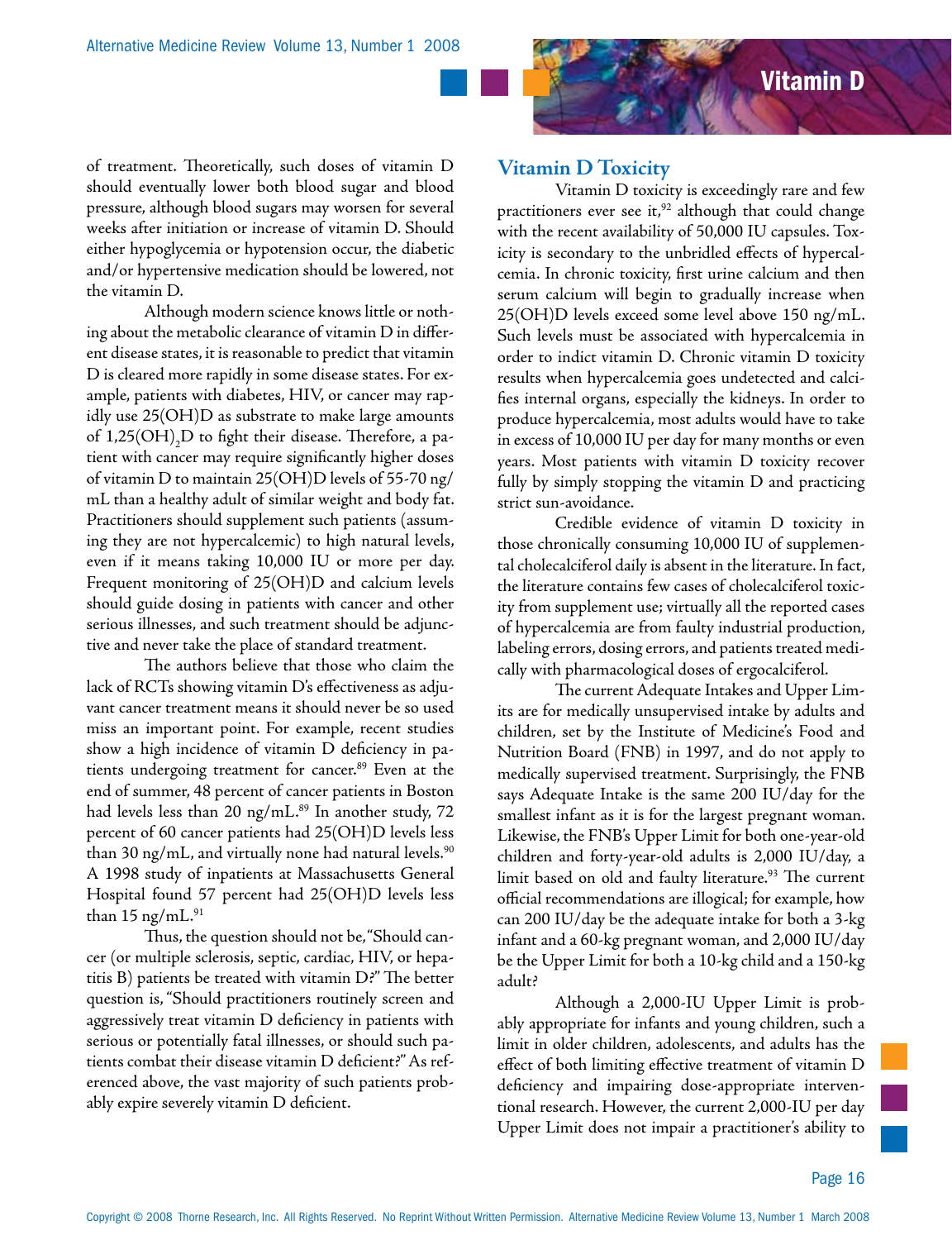treat vitamin D deficiency with higher doses just as the comparable Upper Limit for calcium does not impair the practitioner's ability to treat hypocalcemia with calcium doses above the Upper Limit once hypocalcemia is properly diagnosed.

Practitioners who use doses above 2,000 IU per day should periodically monitor serum 25(OH)D levels, especially if patients are on other medications. Periodic monitoring will also educate the practitioner not only to the safety of supplementation, but to the surprisingly high oral dose required to achieve and maintain adequate serum 25(OH)D levels, especially in the fall and winter.

### **Absolute and Relative Contraindications to Treatment**

The only absolute contraindication to vitamin D supplementation is vitamin D toxicity or allergy to vitamin D, although no reports in the literature were found of acute allergic reactions to vitamin D supplements. Contraindications to sunlight or artificial UV radiation include a number of dermatological conditions (porphyrias, xeroderma pigmentosum, albinism), as well as various photosensitizers (sulfonamides, phenothiazines, tetracyclines, psoralens). Previous skin cancers, especially cutaneous melanoma, are contraindications to excessive UV exposure, although a recent study found reduced mortality in melanoma patients who continued exposure to sunlight.<sup>94</sup> Nevertheless, oral treatment is recommended for patients who have had any type of skin cancer.

Although the liver initially metabolizes vitamin D, liver disease is not a contraindication to treatment of deficiency. The liver conserves the ability to hydroxylate vitamin D despite advanced liver disease.<sup>95</sup> A recent study of patients with advanced noncholestatic chronic liver disease recommended treatment of concomitant vitamin D deficiency after finding serum 25(OH)D levels of less than 10 ng/mL predicted coagulopathy, hyperbilirubinemia, hypoalbuminemia, anemia, and thrombocytopenia.96

Vitamin D hypersensitivity syndromes – often confused with vitamin D toxicity – occur when extrarenal tissues produce  $1,\!25\mathrm{(OH)}_2\mathrm{D}$  in an unregulated manner, causing hypercalcemia.<sup>97</sup> These syndromes

are diagnosed by measuring serum calcium (elevated), 25(OH)D (normal or low), and  $1,25 \text{(OH)}_{2}\text{D}$  (elevated). Vitamin D hypersensitivity syndromes can occur in some of the granulomatous diseases (especially sarcoidosis and tuberculosis), and in some cancers (especially non-Hodgkin's lymphoma and oat cell carcinoma of the lung). Such conditions may be unmasked by vitamin D treatment; for example, sarcoidosis may become clinically evident after summer sun exposure.

Therefore, hypercalcemia is a relative contraindication to vitamin D, sunlight, and artificial UVB radiation. The practitioner should carefully evaluate any hypercalcemic patient for the cause of hypercalcemia. Once the cause is clear, should the practitioner decide to treat concomitant vitamin D deficiency – despite the hypercalcemia – it should only be if the hypercalcemia is mild to moderate (<12 mg/dL) and should proceed cautiously, with frequent monitoring of clinical condition, urine and serum calcium, 25(OH)D, and 1,25(OH)<sub>2</sub>D. Vitamin D, especially in large doses, could theoretically precipitate a worsening clinical course in such patients.

#### **Summary**

Vitamin D deficiency is endemic and is associated with numerous diseases. Understanding vitamin D's physiology and having a high index of suspicion are keys to determining the diagnosis. Serum 25(OH)D levels less than 40 ng/mL are seldom found in those living in a sun-rich environment and such levels are needed to assure normalization of the pharmacokinetics of vitamin D. Treatment with sunlight or artificial UVB radiation is simple but increases the risk of non-melanoma skin cancers and ages the skin. Sunburn increases the risk of malignant melanoma. Adequate oral supplementation will require doses that might make a practitioner initially uncomfortable, as physiological doses of vitamin D, in the absence of sun exposure, probably range between 400 IU/day for premature infants to 10,000 IU/day for the morbidly obese.

Treatment of vitamin D deficiency in otherwise healthy patients must be individualized due to the numerous factors affecting 25(OH)D levels, and doses should be adequate to maintain serum 25(OH)D levels between 40-70 ng/mL. Patients with chronic diseases associated with vitamin D deficiency, especially internal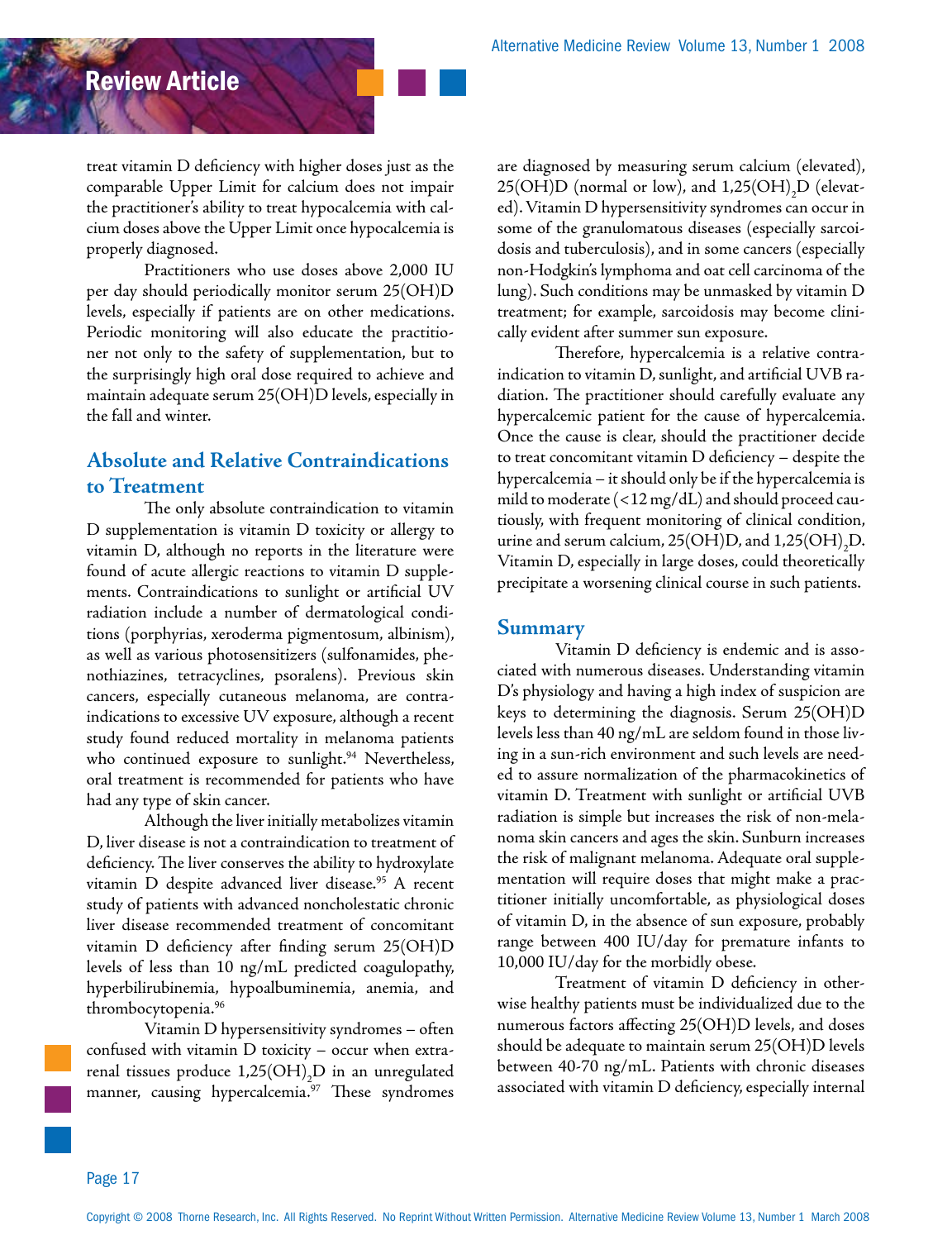cancers, should be supplemented with doses adequate to maintain 25(OH)D levels in the higher normal range, 55-70 ng/mL. Caution is required in any patient with hypercalcemia. The use of short-term pharmacological doses of vitamin D as treatment for the common cold or  $flu - 2,000 \mathrm{~IU/kg/day}$  for several days – while theoretically promising, awaits further study.

# **References**

- Autier P, Gandini S. Vitamin D supplementation and total mortality: a meta-analysis of randomized controlled trials. *Arch Intern Med* 2007;167:1730-1737.
- 2. Studer M, Briel M, Leimenstoll B, et al. Effect of different antilipidemic agents and diets on mortality: a systematic review. *Arch Intern Med* 2005;165:725-730.
- 3. Perez-Castrillon JL, Vega G, Abad L, et al. Effects of Atorvastatin on vitamin D levels in patients with acute ischemic heart disease. *Am J Cardiol* 2007;99:903-905.
- 4. Aloia JF, Li-Ng M, Pollack S. Statins and vitamin D. *Am J Cardiol* 2007;100:1329.
- 5. Lappe JM, Travers-Gustafson D, Davies KM, et al. Vitamin D and calcium supplementation reduces cancer risk: results of a randomized trial. *Am J Clin Nutr* 2007;85:1586-1591.
- 6. Holick MF. High prevalence of vitamin D inadequacy and implications for health. *Mayo Clin Proc* 2006;81:353-373.
- 7. Peterlik M, Cross HS. Vitamin D and calcium deficits predispose for multiple chronic diseases. *Eur J Clin Invest* 2005;35:290-304.
- 8. Holick MF. Sunlight and vitamin D for bone health and prevention of autoimmune diseases, cancers, and cardiovascular disease. *Am J Clin Nutr* 2004;80:1678S-1688S.
- 9. Zittermann A. Vitamin D in preventive medicine: are we ignoring the evidence? *Br J Nutr* 2003;89:552-572.
- 10. Peterlik M, Cross HS. Dysfunction of the vitamin D endocrine system as common cause for multiple malignant and other chronic diseases. *Anticancer Res* 2006;26:2581-2588.
- 11. Cannell JJ, Vieth R, Umhau JC, et al. Epidemic influenza and vitamin D. *Epidemiol Infect* 2006;134:1129-1140.
- 12. Aloia J, Li-Ng M. Re: epidemic influenza and vitamin D. *Epidemiol Infect 2007*;135:1095-1096; author reply 1097-1098.
- 13. Cannell JJ. Autism and vitamin D. *Med Hypotheses* 2007; Oct 24 [Epub ahead of print]
- 14. Litonjua AA, Weiss ST. Is vitamin D deficiency to blame for the asthma epidemic? *J Allergy Clin Immunol* 2007;120:1031-1035.
- 15. Hypponen E, Laara E, Reunanen A, et al. Intake of vitamin D and risk of type 1 diabetes: a birth-cohort study. *Lancet* 2001;358:1500-1503.
- 16. Heaney RP. Long-latency deficiency disease: insights from calcium and vitamin D. *Am J Clin Nutr* 2003;78:912-919.
- 17. Lips P. Vitamin D physiology. *Prog Biophys Mol Biol* 2006;92:4-8.



- 18. Dusso AS, Brown AJ, Slatopolsky E. Vitamin D. *Am J Physiol Renal Physiol* 2005;289:F8-F28.
- 19. Heaney RP, Dowell MS, Hale CA, Bendich A. Calcium absorption varies within the reference range for serum 25-hydroxyvitamin D. *J Am Coll Nutr* 2003;22:142-146.
- 20. Bischoff-Ferrari HA, Dietrich T, Orav EJ, et al. Higher 25-hydroxyvitamin D concentrations are associated with better lower-extremity function in both active and inactive persons aged > or =60 y. *Am J Clin Nutr* 2004;80:752-758.
- 21. Garland CF, Gorham ED, Mohr SB, et al. Vitamin D and prevention of breast cancer: pooled analysis. *J Steroid Biochem Mol Biol* 2007;103:708-711.
- 22. Holick MF. Vitamin D deficiency. *N Engl J Med* 2007;357:266-281.
- 23. Heaney RP. The vitamin D requirement in health and disease. *J Steroid Biochem Mol Biol* 2005;97:13-19.
- 24. Bischoff-Ferrari HA, Giovannucci E, Willett WC, et al. Estimation of optimal serum concentrations of 25-hydroxyvitamin D for multiple health outcomes. *Am J Clin Nutr* 2006;84:18-28.
- 25. Cannell JJ, Hollis BW, Zasloff M, Heaney RP. Diagnosis and treatment of vitamin D deficiency. *Expert Opin Pharmacother* 2008;9:107-118.
- 26. Barger-Lux MJ, Heaney RP. Effects of above average summer sun exposure on serum 25-hydroxyvitamin D and calcium absorption. *J Clin Endocrinol Metab* 2002;87:4952-4956.
- 27. Vieth R. What is the optimal vitamin D status for health? *Prog Biophys Mol Biol* 2006;92:26-32.
- 28. Vieth R. The pharmacology of vitamin D, including fortification strategies. In: Feldman D, Pike JW, Glorieux FH, eds. *Vitamin D*. San Diego, CA: Elsevier; 2005:995-1015.
- 29. Hollis BW, Wagner CL, Drezner MK, Binkley NC. Circulating vitamin D3 and 25-hydroxyvitamin D in humans: an important tool to define adequate nutritional vitamin D status. *J Steroid Biochem Mol Biol* 2007;103:631-634.
- 30. Heaney RP: The case for improving vitamin D status. *J Steroid Biochem Mol Biol* 2007;103:635-641.
- 31. Chapuy MC, Preziosi P, Maamer M, et al. Prevalence of vitamin D insufficiency in an adult normal population. *Osteoporos Int* 1997;7:439-443.
- 32. Lamberg-Allardt CJ, Outila TA, Karkkainen MU, et al. Vitamin D deficiency and bone health in healthy adults in Finland: could this be a concern in other parts of Europe? *J Bone Miner Res* 2001;16:2066-2073.
- 33. Rucker D, Allan JA, Fick GH, Hanley DA. Vitamin D insufficiency in a population of healthy western Canadians. *CMAJ* 2002;166:1517-1524.
- 34. Roth DE, Martz P, Yeo R, et al. Are national vitamin D guidelines sufficient to maintain adequate blood levels in children? *Can J Public Health* 2005;96:443-449.
- 35. Gordon CM, DePeter KC, Feldman HA, et al. Prevalence of vitamin D deficiency among healthy adolescents. *Arch Pediatr Adolesc Med* 2004;158:531-537.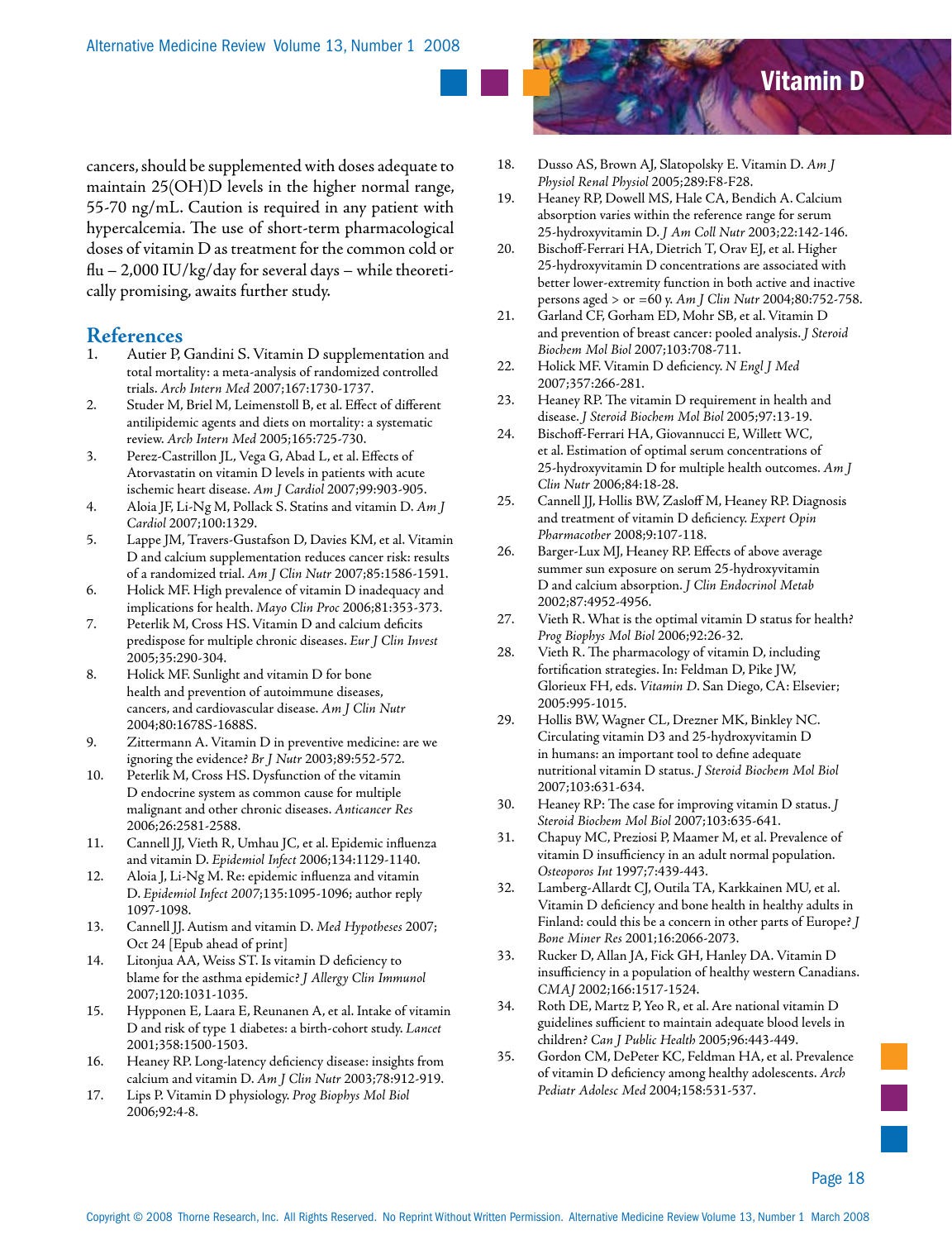- 36. Weisberg P, Scanlon KS, Li R, Cogswell ME. Nutritional rickets among children in the United States: review of cases reported between 1986 and 2003. *Am J Clin Nutr* 2004;80:1697S-1705S.
- 37. Ladhani S, Srinivasan L, Buchanan C, Allgrove J. Presentation of vitamin D deficiency. *Arch Dis Child* 2004;89:781-784.
- 38. Almeras L, Eyles D, Benech P, et al. Developmental vitamin D deficiency alters brain protein expression in the adult rat: implications for neuropsychiatric disorders. *Proteomics* 2007;7:769-780.
- 39. Feron F, Burne TH, Brown J, et al. Developmental Vitamin D3 deficiency alters the adult rat brain. *Brain Res Bull* 2005;65:141-148.
- 40. Bodnar LM, Simhan HN, Powers RW, et al. High prevalence of vitamin D insufficiency in black and white pregnant women residing in the northern United States and their neonates. *J Nutr* 2007;137:447-452.
- 41. Nesby-O'Dell S, Scanlon KS, Cogswell ME, et al. Hypovitaminosis D prevalence and determinants among African American and white women of reproductive age: third National Health and Nutrition Examination Survey, 1988-1994. *Am J Clin Nutr* 2002;76:187-192.
- 42. Poskitt EM, Cole TJ, Lawson DE. Diet, sunlight, and 25-hydroxy vitamin D in healthy children and adults. *Br Med J* 1979;1:221-223.
- 43. Holick MF. Photosynthesis of vitamin D in the skin: effect of environmental and life-style variables. *Fed Proc* 1987;46:1876-1882.
- 44. Hollis BW. Circulating 25-hydroxyvitamin D levels indicative of vitamin D sufficiency: implications for establishing a new effective dietary intake recommendation for vitamin D. *J Nutr* 2005;135:317-322.
- 45. Levis S, Gomez A, Jimenez C, et al. Vitamin D deficiency and seasonal variation in an adult South Florida population. *J Clin Endocrinol Metab* 2005;90:1557-1562.
- 46. Willis CM, Laing EM, Hall DB, et al. A prospective analysis of plasma 25-hydroxyvitamin D concentrations in white and black prepubertal females in the southeastern United States. *Am J Clin Nutr* 2007;85:124-130.
- 47. Holick MF. McCollum Award Lecture, 1994: vitamin D – new horizons for the 21st century. *Am J Clin Nutr* 1994;60:619-630.
- 48. Yanoff LB, Parikh SJ, Spitalnik A, et al. The prevalence of hypovitaminosis D and secondary hyperparathyroidism in obese Black Americans. *Clin Endocrinol (Oxf)* 2006;64:523-529.
- 49. Erkal MZ, Wilde J, Bilgin Y, et al. High prevalence of vitamin D deficiency, secondary hyperparathyroidism and generalized bone pain in Turkish immigrants in Germany: identification of risk factors. *Osteoporos Int* 2006;17:1133-1140.
- 50. Gloth FM 3rd, Lindsay JM, Zelesnick LB, Greenough WB 3rd. Can vitamin D deficiency produce an unusual pain syndrome? *Arch Intern Med* 1991;151:1662-1664.
- 51. Wilkins CH, Sheline YI, Roe CM, et al. Vitamin D deficiency is associated with low mood and worse cognitive performance in older adults. *Am J Geriatr Psychiatry* 2006;14:1032-1040.
- 52. Vieth R, Kimball S, Hu A, Walfish PG. Randomized comparison of the effects of the vitamin D3 adequate intake versus 100 mcg (4000 IU) per day on biochemical responses and the wellbeing of patients. *Nutr J* 2004;3:8.
- 53. Holick MF. The vitamin D epidemic and its health consequences. *J Nutr* 2005;135:2739S-2748S.
- 54. Houghton LA, Vieth R. The case against ergocalciferol (vitamin D2) as a vitamin supplement. *Am J Clin Nutr* 2006;84:694-697.
- 55. Trang HM, Cole DE, Rubin LA, et al. Evidence that vitamin D3 increases serum 25-hydroxyvitamin D more efficiently than does vitamin D2. *Am J Clin Nutr* 1998;68:854-858.
- 56. Armas LA, Hollis BW, Heaney RP. Vitamin D2 is much less effective than vitamin D3 in humans. *J Clin Endocrinol Metab* 2004;89:5387-5391.
- 57. Grey A, Lucas J, Horne A, et al. Vitamin D repletion in patients with primary hyperparathyroidism and coexistent vitamin D insufficiency. *J Clin Endocrinol Metab* 2005;90:2122-2126.
- 58. Penniston KL, Tanumihardjo SA. The acute and chronic toxic effects of vitamin A. *Am J Clin Nutr* 2006;83:191-201.
- 59. Rohde CM, DeLuca HF. All-trans retinoic acid antagonizes the action of calciferol and its active metabolite, 1,25-dihydroxycholecalciferol, in rats. *J Nutr* 2005;135:1647-1652.
- 60. Oh K, Willett WC, Wu K, et al. Calcium and vitamin D intakes in relation to risk of distal colorectal adenoma in women. *Am J Epidemiol* 2007;165:1178-1186.
- 61. Vieth R, Cole DE, Hawker GA, et al. Wintertime vitamin D insufficiency is common in young Canadian women, and their vitamin D intake does not prevent it. *Eur J Clin Nutr* 2001;55:1091-1097.
- 62. Brot C, Vestergaard P, Kolthoff N, et al. Vitamin D status and its adequacy in healthy Danish perimenopausal women: relationships to dietary intake, sun exposure and serum parathyroid hormone. *Br J Nutr* 2001;86:S97-S103.
- 63. Aloia JF, Talwar SA, Pollack S, Yeh J. A randomized controlled trial of vitamin D3 supplementation in African American women. *Arch Intern Med* 2005;165:1618-1623.
- 64. Heaney RP, Davies KM, Chen TC, et al. Human serum 25-hydroxycholecalciferol response to extended oral dosing with cholecalciferol. *Am J Clin Nutr* 2003;77:204-210.
- 65. Wortsman J, Matsuoka LY, Chen TC, et al. Decreased bioavailability of vitamin D in obesity. *Am J Clin Nutr* 2000;72:690-693.
- 66. Valsamis H, Arora SK, Labban B, McFarlane S. Antiepileptic drugs and bone metabolism. *Nutr Metab (Lond)* 2006;3:36.
- 67. Epstein S, Schneider AE. Drug and hormone effects on vitamin D metabolism. In: Feldman D, Pike JW, Glorieux FH, eds. *Vitamin D*. San Diego, CA: Elsevier; 2005:1253-1291.